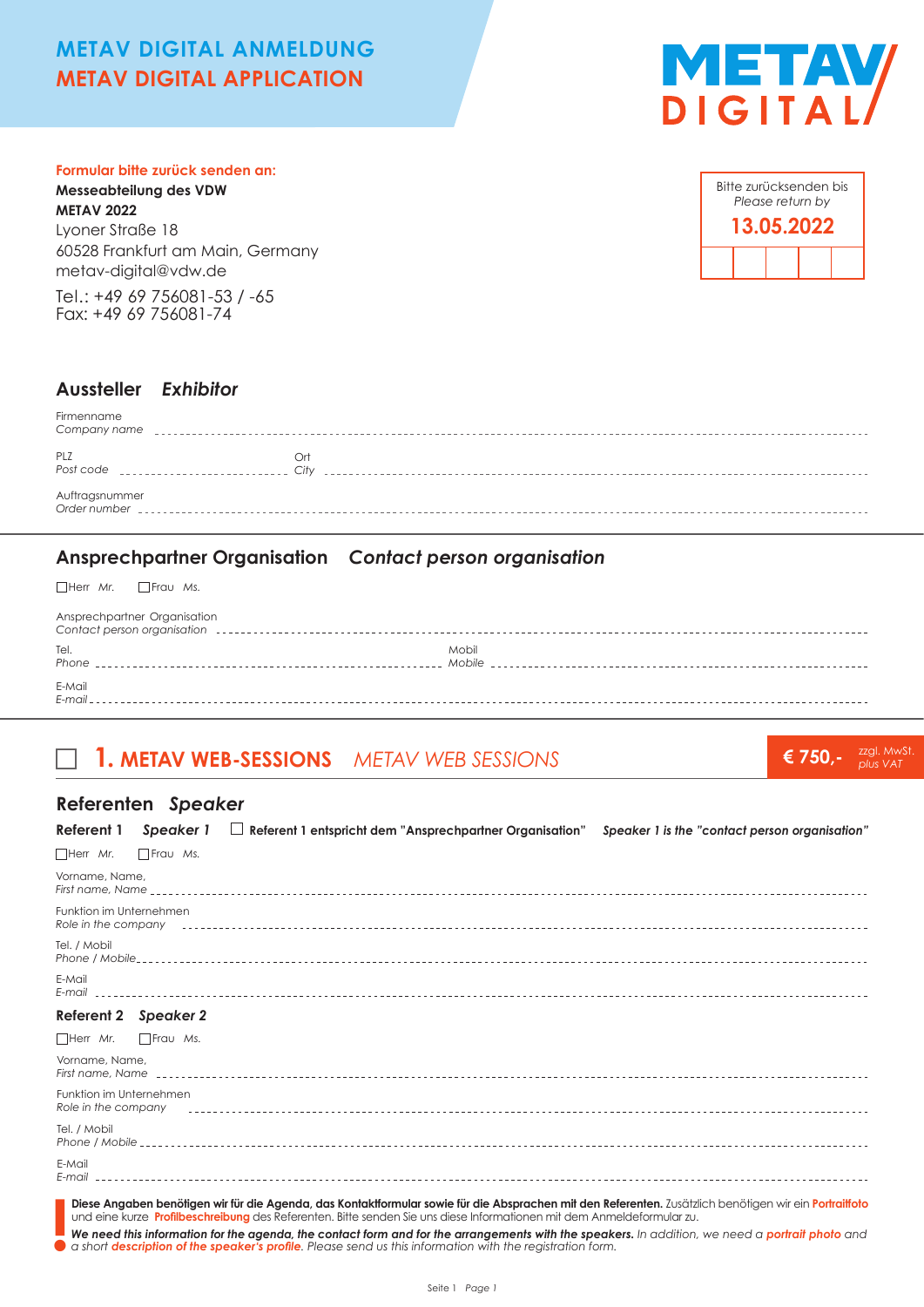### **Sprache der Session** *Language of Session*

□ Deutsch *German* ■ Englisch *English* 

## **Themenschwerpunkt der Session** *Main topic of session*

| Werkzeugmaschinen & Systeme                                  | Steuerungen und Sensorik                                              | <i>Software</i>    | <b>Bitte ordnen Sie Ihrem</b> |
|--------------------------------------------------------------|-----------------------------------------------------------------------|--------------------|-------------------------------|
| Machine tools & systems                                      | Controls and sensor technology                                        | Software           | <b>Thema einen Schwer-</b>    |
| Fertigungsprozesse                                           | Digitalisierung                                                       | Dienstleistungen   | punkt zu.                     |
| Manufacturing processes                                      | Digitization                                                          | Services           |                               |
| Präzisionswerkzeuge                                          | Additive Fertigung                                                    | Medizintechnik     | Please assign a focus         |
| Precision tools                                              | Additive Manufacturing                                                | Medical technology |                               |
| $\Box$ Komponenten und Zubehör<br>Components & accessories   | Modell-, Werkzeug- und Formenbau<br>Model, tool and mould making      | to your topic.     |                               |
| $\Box$ Automatisierung & Handhabung<br>Automation & handling | Messtechnik und Qualitätssicherung<br>Metrology and quality assurance |                    |                               |

## **Titel der Session\*** *Title of session\**

## **Inhaltsbeschreibung für Agenda\*** *Description of session for the agenda\**

**\* Ihre Session umfasst 30 Minuten: 20 Minuten Vortrag, 10 Minuten Q&A** *\* Your session will last 30 minutes: 20 minutes presentation, 10 minutes Q&A*

#### **Punkte, die Sie für die Anmeldung beachten sollten:**

Bitte gestalten Sie Ihre Präsentation als **Best-practice-Beispiel.** Reine Marketing-/Werbeformate können leider nicht berücksichtigt werden.

- Vollständiges Ausfüllen der Anmeldung ist essenziell, ansonsten können wir Ihre Anmeldung nicht berücksichtigen.
- Wenn Sie Informationen nachreichen möchten, geben Sie uns bitte Bescheid.

#### **Punkte, die Sie beachten sollten, damit Ihre Web-Session erfolgreich ist:**

- Praxisnahe Präsentation
- Firmenvorstellung sollte max. eine Folie füllen und nicht länger als 1 Minute Redezeit in Anspruch nehmen
- Fokus auf begeisternde Inhalte legen
- Interaktives einbinden z.B. Video-Implementierung
- Auf das Produkt und die Anwendung fokussieren, damit Sie die beste Voraussetzung für Ihre Leadgenerierung haben

#### *Points to consider for registration:*

*Please design your presentation as a best practice example. Unfortunately, pure marketing / advertising formats cannot be taken into account.*

- *It is essential that you fill in the registration form completely, otherwise we will not be able to take your registration into account.*
- *If you would like to submit information later, please let us know.*

#### *Points you should consider to make your Web Session successful:*

- *Practice-oriented presentation*
- *Company presentation should fill a maximum of one slide and not take up more than 1 minute of speaking time*
- *Focus on inspiring content*
- *Interactive input e.g. video implementation*
- *Focus on the product, the Application, so that you have the best conditions for your lead generation*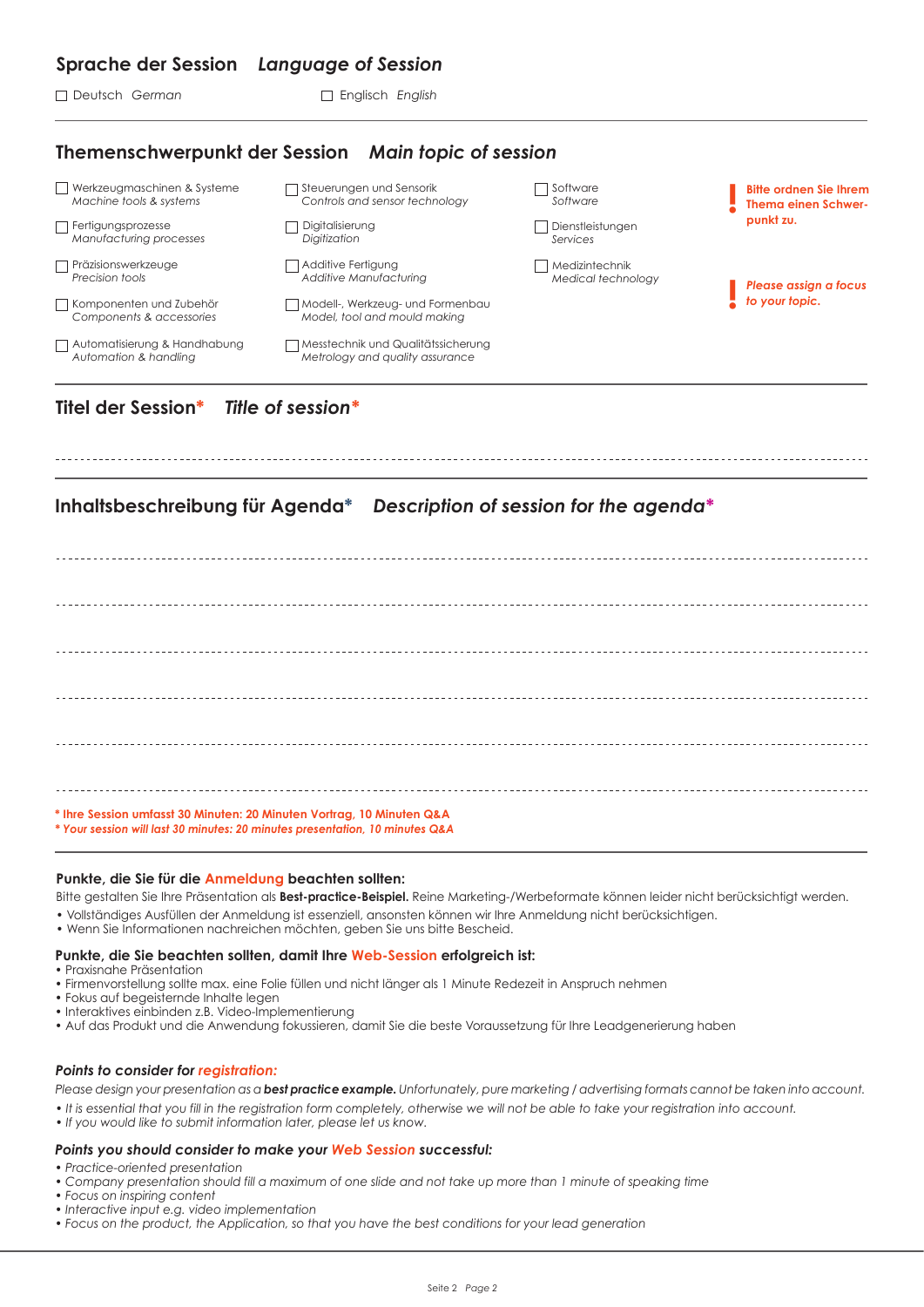# **2. FORUM** *FORUM*



### **Referent** *Speaker*

| $\Box$ Herr Mr. $\Box$ Frau Ms.                |
|------------------------------------------------|
| Vorname, Name,                                 |
| Funktion im Unternehmen<br>Role in the company |
| Tel. / Mobil                                   |
| E-Mail<br>E-mail                               |

**Diese Angaben benötigen wir für die Agenda, das Kontaktformular sowie für die Absprachen mit den Referenten.** Zusätzlich benötigen wir ein **Portraitfoto** und eine kurze **Profilbeschreibung** des Referenten. Bitte senden Sie uns diese Informationen mit dem Anmeldeformular zu.

We need this information for the agenda, the contact form and for the arrangements with the speakers. In addition, we need a portrait photo and *a short description of the speaker's profile. Please send us this information with the registration form.* **!**

# **Sprache der Präsentation** *Language of presentation*

Deutsch *German* Englisch *English* 

## **Themenschwerpunkt der Präsentation** *Main topic of presentation*

| Werkzeugmaschinen & Systeme                           | Steuerungen und Sensorik                                              | Software           | <b>Bitte ordnen Sie Ihrem</b> |
|-------------------------------------------------------|-----------------------------------------------------------------------|--------------------|-------------------------------|
| Machine tools & systems                               | Controls and sensor technology                                        | Software           | <b>Thema einen Schwer-</b>    |
| Fertigungsprozesse                                    | Digitalisierung                                                       | Dienstleistungen   | punkt zu.                     |
| Manufacturing processes                               | Digitization                                                          | Services           |                               |
| □ Präzisionswerkzeuge                                 | Additive Fertigung                                                    | Medizintechnik     | Please assign a focus         |
| Precision tools                                       | Additive Manufacturing                                                | Medical technology |                               |
| Komponenten und Zubehör<br>Components & accessories   | Modell-, Werkzeug- und Formenbau<br>Model, tool and mould making      |                    | to your topic.                |
| Automatisierung & Handhabung<br>Automation & handling | Messtechnik und Qualitätssicherung<br>Metrology and quality assurance |                    |                               |

### **Titel der Session\*** *Title of session\**

## **Inhaltsbeschreibung für Agenda\*** *Description of presentation for the agenda\**

**\* Für Ihren Vortrag stehen Ihnen 20 Minuten zur Verfügung. Bitte bringen Sie Ihre Präsentation auf einem Stick zum Forum mit**

*\* You will have 20 minutes for your presentation. Please bring your presentation on a USB stick to the Forum*